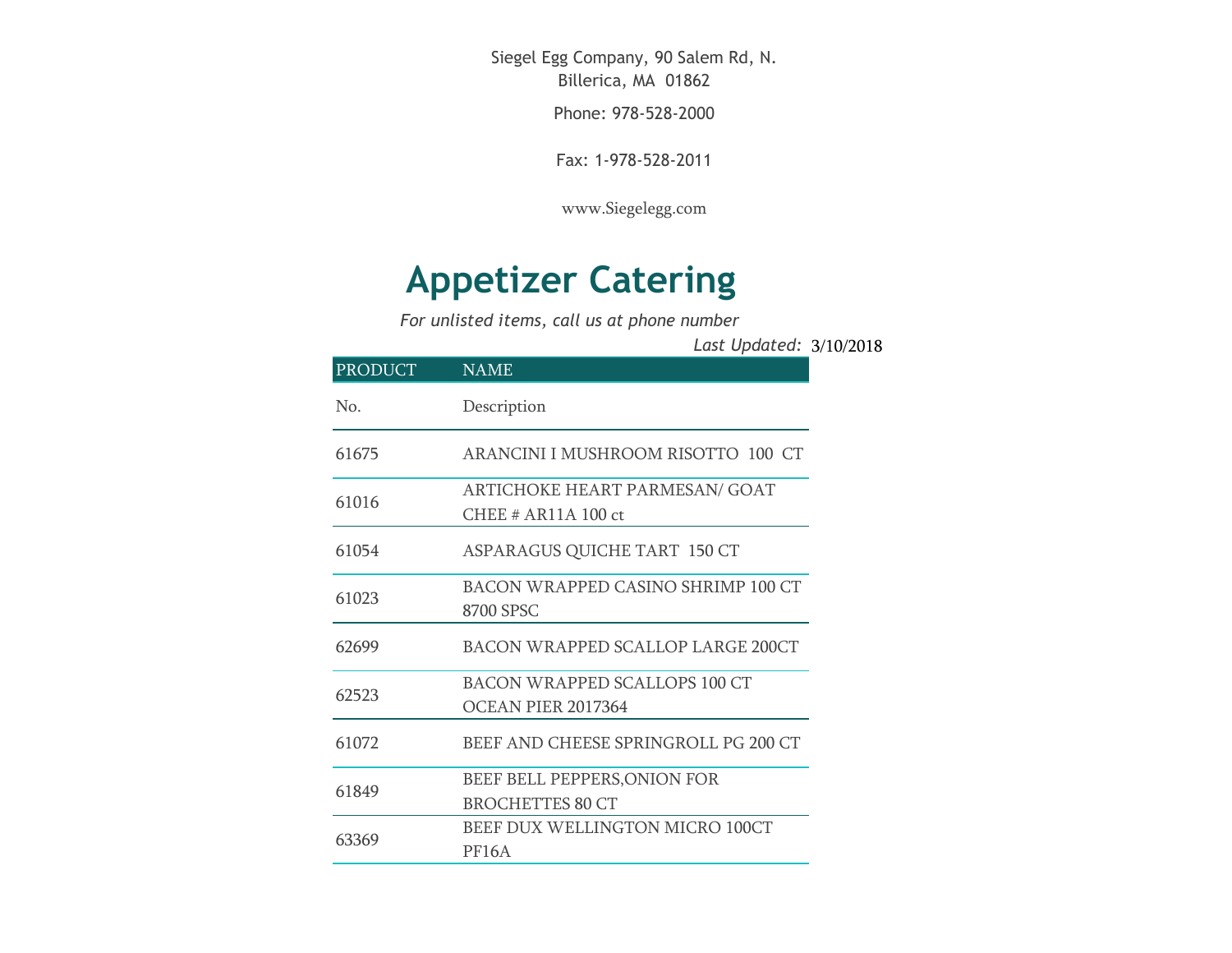| <b>PRODUCT</b> | <b>NAME</b>                                    |
|----------------|------------------------------------------------|
| 61056          | BLUE CHEESE PEAR W/WINE REDUCTION              |
|                | <b>MARINA 100 CT</b>                           |
| 61009          | BRIE, PEAR AND ALMOND FILO PURSE               |
|                | 100CT SP20A                                    |
| 61041          | BUFFALO STYLE CHICKEN SPRINGROLL               |
|                | #8700SPSC 200CT                                |
| 61760          | <b>CHICKEN DUXELLE EN CROUTE 100CT</b>         |
|                | PF17A                                          |
| 61669          | CHICKEN LEMONGRASS POTSTICKERS                 |
|                | 150CT                                          |
| 61431          | <b>CHICKEN SAMOSA 160 CT</b>                   |
| 62571          | CHICKEN SKEWER PLAIN 200CT 5A27M               |
|                |                                                |
| 62574          | <b>CHICKEN TENDER SESAME 200CT</b>             |
| 61156          | CHINESE BRAND PORK SHOMAII 300 CT              |
|                | CHINESE BRAND VEGETABLE DUMPLINGS              |
| 61154          | 600CT                                          |
| 62520          | <b>COCONUT CHICKEN 200CT</b>                   |
| 61073          | <b>CRAB RANGOON PG 100CT</b>                   |
| 61043          | <b>CRISP BUFFALO CHICKEN 100 CT</b>            |
|                |                                                |
| 61020          | CRISP ROASTED TOMATO EGGPLANT 100<br><b>CT</b> |
| 61706          | <b>CRISP SOUTHWEST STEAK 100CT</b>             |
| 61031          | CRISPY ASPARAGUS ASIAGO IN PHYLLO              |
|                | #SP26A 100 CT                                  |
| 61705          | DIJON CHICKENI IN PUFF PASTRY 200 CT           |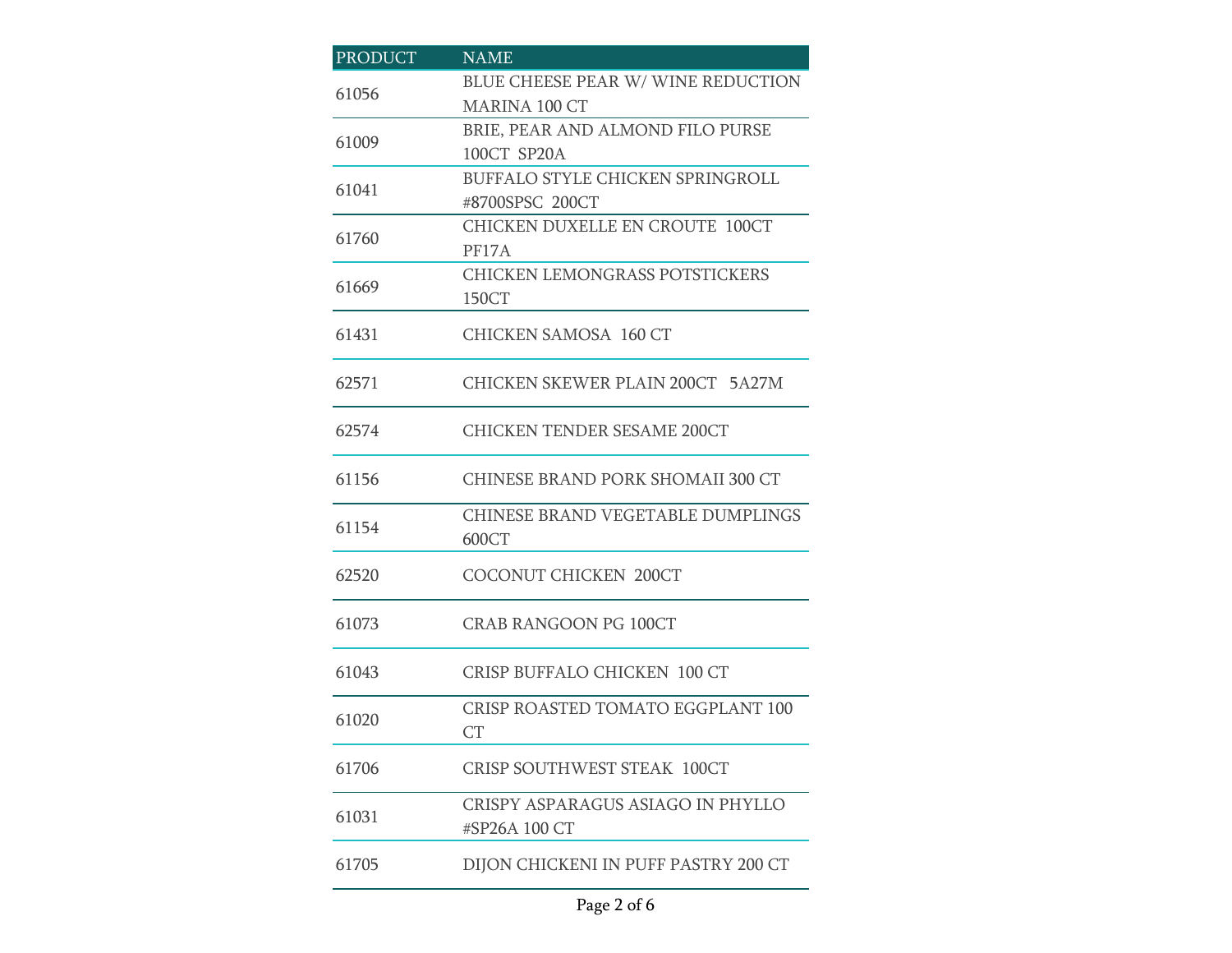| <b>PRODUCT</b> | <b>NAME</b>                                              |
|----------------|----------------------------------------------------------|
| 61630          | DUCK ROLL PEKING #011DURP75 200CT                        |
| 61014          | EMPANADA BEEF #80522 100 ct                              |
| 61029          | <b>EMPANADA CHICKEN BREAST #80521 100</b><br>CT          |
| 61037          | EMPANADA VEGETABLE MINI #80524<br>100CT                  |
| 61032          | EMPANADA WITH MUSHROOM<br>#0002EMMU 100 CT               |
| 61702          | FIG GOAT CHEESE FLATBREAD 75CT                           |
| 61017          | FILO STAR BRIE RASPBERRY #002FSBR<br>100CT               |
| 62792          | <b>FLATBREAD RUEBEN 200 CT</b>                           |
| 61701          | FRANKS IN PUFF PASTRY 100 CT FR52a                       |
| 61060          | FRESH TOMATO MINI QUICHE 002QUFT                         |
| 61436          | <b>GEORGE BREAD CHICKEN BREAST</b><br><b>TENDERS</b>     |
| 61511          | HOT DOG 3 " 160CT                                        |
| 61840          | HOT DOG ROLL 192 CT                                      |
| 61006          | <b>JUMBO LUMP CRABCAKES 100 CT OCEAN</b><br>PIER 2017365 |
| 61505          | MINI ASSORTED QUICHE 80802 120CT                         |
| 62743          | MINI CHICKEN CORDON BLEU 200 ct                          |
| 61053          | MINI CHICKEN KABOB W/ PEPPERS,<br>ONIONS 0155KCOP        |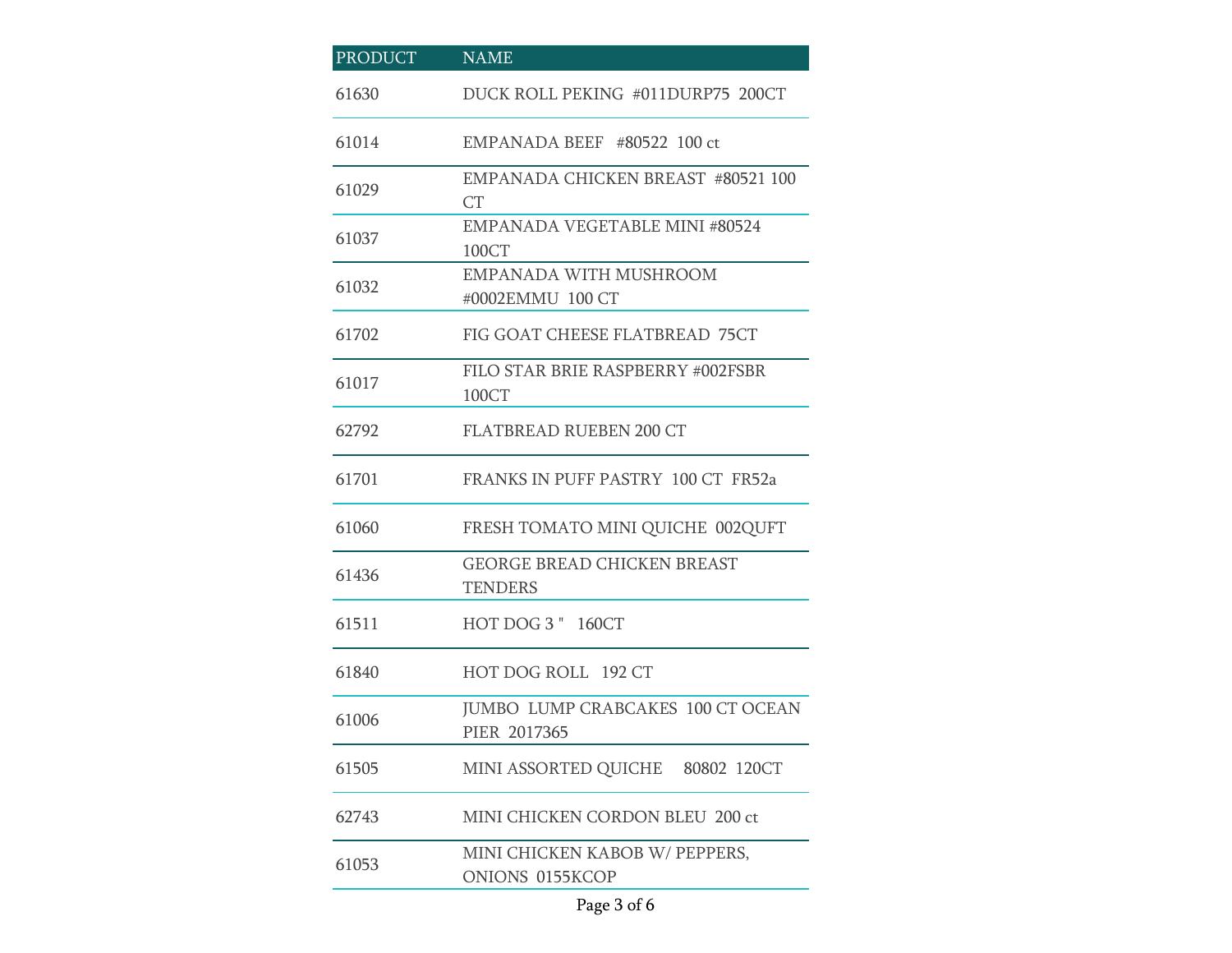| <b>PRODUCT</b> | <b>NAME</b>                                     |
|----------------|-------------------------------------------------|
| 61697          | MINI COUNTRY FRENCH QUICHE                      |
|                | <b>LORRAINE MILMAR 100CT</b>                    |
| 63317          | <b>MINI FRUIT SKEWER - 4 PIECE</b>              |
| 61721          | MINI PORK DUMPLINGS 600CT                       |
| 62113          | MINI SPINACH QUICHE 100 CT                      |
| 61510          | MINI VEGETABLE SPRINGROLLS 120 CT               |
| 61033          | MUSHROOM FILO TRIANGLE                          |
|                | 150CT002FIFMU                                   |
| 62522          | PLAIN BEEF SKEWER 200CT                         |
| 61152          | PORK DUMPLING 2OZ 300CT                         |
| 61027          | POT PIE NEW ENGLAND LOBSTER                     |
|                | #002PPNL 66CT                                   |
| 61670          | POTSTICKER EDAMAME 150CT                        |
| 61013          | PROFITEROLE MUSHROOM                            |
| 61832          | QUESADILLA TRIANGLE CHEESE                      |
| 61913          | QUESADILLA VEGETABLE CORNUCOPIA<br>100CT        |
|                |                                                 |
| 61704          | QUINIOA KALE FETA ARANCINI 100CT                |
| 61044          | RANGOON BUFFALO CHICKEN #6000RABC<br>100 CT     |
| 61010          | RISOTTO ARANCINI #80695 100 ct                  |
| 61012          | ROLL CORNICOPIA WITH CHICKEN 100 CT<br>$SW-15A$ |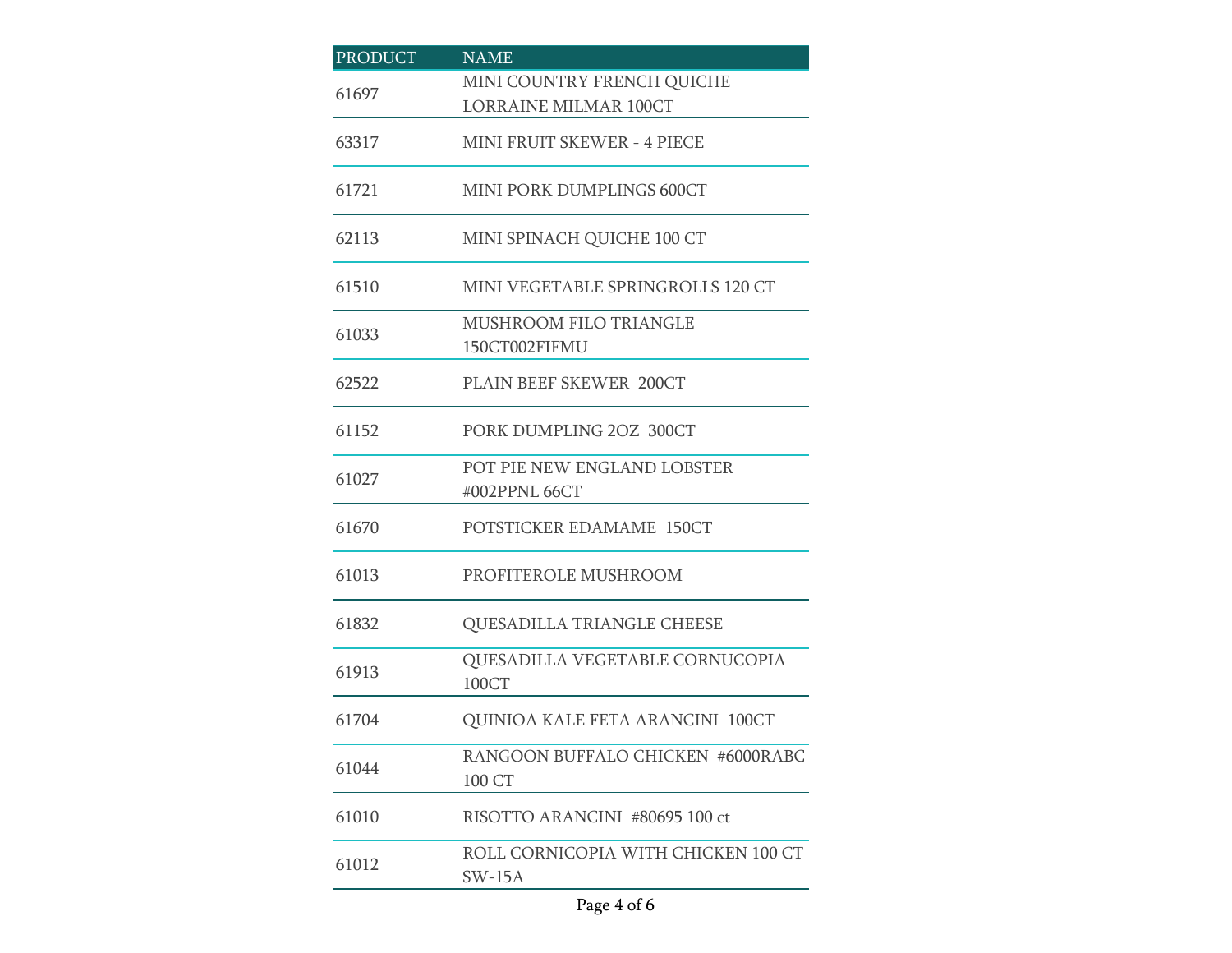| PRODUCT | <b>NAME</b>                                         |
|---------|-----------------------------------------------------|
| 62570   | <b>SHRIMP COCONUT 200CT</b>                         |
| 61703   | SHRIMP COZY 200 CT                                  |
| 61140   | <b>SHRIMP POTSTICKER 150CT</b>                      |
| 61631   | SHRIMP SHOMAI 300CT 0095SHSH                        |
| 61686   | <b>SKEWER ANTIPASTO 100 CT</b>                      |
| 61434   | SMALL VEGETABLE SAMOSA 160CT                        |
| 61003   | SPANAKOPITA 200CT # 0002SPAN                        |
| 61021   | SPINACH ARTICHOKE TORTILLA CRISP 100<br>CT          |
| 61019   | SWEET POTATO AND COCONUT CHICKEN<br>100CT #0155SWCC |
| 62572   | TANDOORI CHICKEN SKEWER 200CT                       |
| 61057   | TART HARVEST 100 CT                                 |
| 61047   | TART WILD MUSHROOM #011TAWM 90<br><b>CT</b>         |
| 61657   | TEMPURA SHRIMP 200CT                                |
| 62658   | TERIYAKI BEEF SKEWER 200CT                          |
| 62573   | THAI PEANUT CHICKEN SKEWER 200CT                    |
| 61024   | THAI STYLE CHICKEN CASHEW<br>SPRINGROLL SR-0-A      |
| 63320   | TOMATO MOZZARELLA BASIL SKEWER                      |